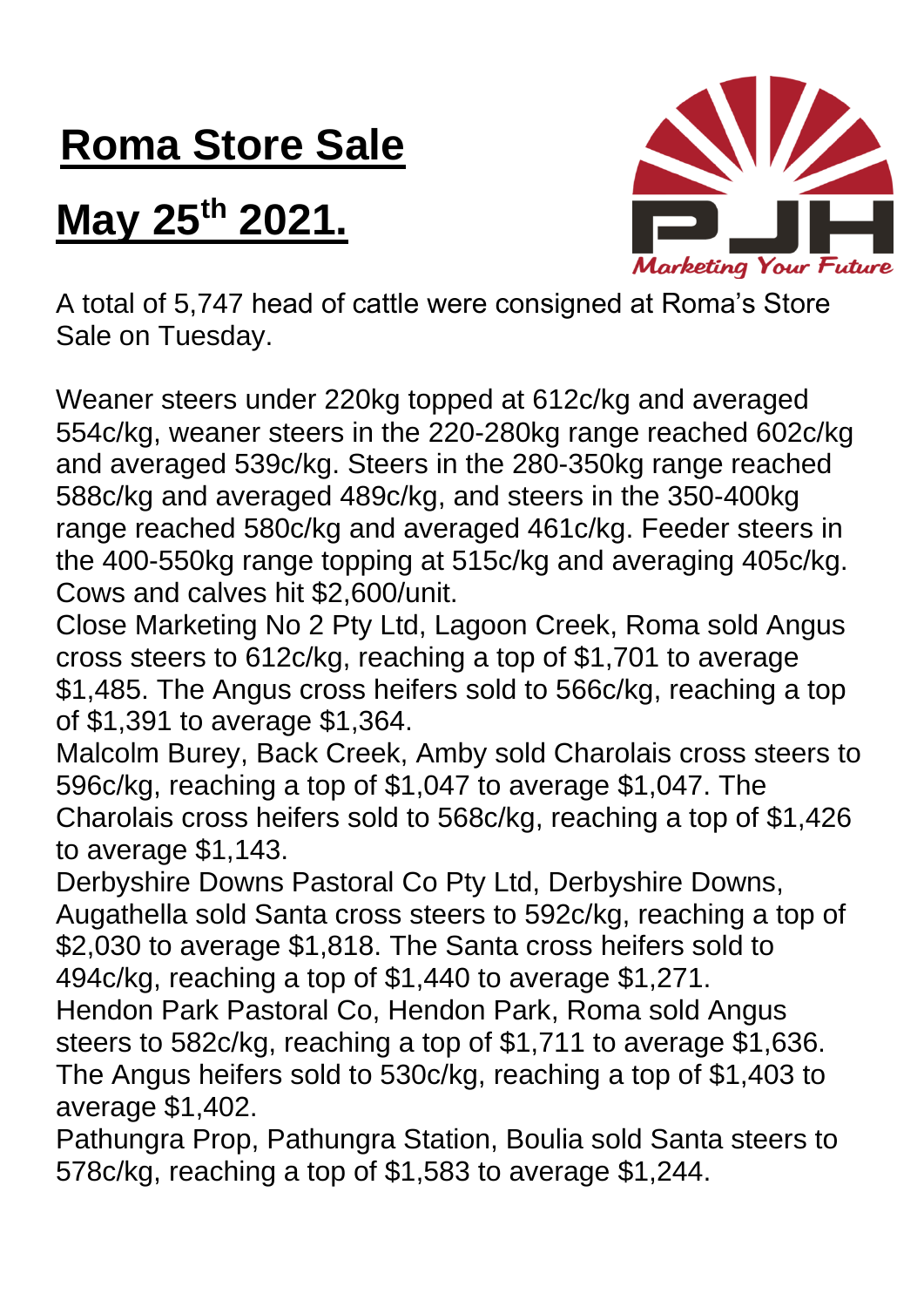AK Grazing Pty Ltd, Austral Park, Injune sold Angus cross steers to 574c/kg, reaching a top of \$1,706 to average \$1,541. The Angus cross heifers sold to 560c/kg, reaching a top of \$1,353 to average \$1,305.

Green Family Trust, Mogera Stn, Adavale sold Angus cross steers to 570c/kg, reaching a top of \$1,519 to average \$1,457. China State Farms Australia Pty Ltd, Noella Station, Charleville sold Santa steers to 564c/kg, reaching a top of \$1,735 to average \$1,414.

LJ & SG Hanna, Terrarara, Mitchell sold Santa steers to 552c/kg, reaching a top of \$1,980 to average \$1,709. The Santa heifers sold to 476c/kg, reaching a top of \$1,360 to average \$1,348. LL & SD Bode, Percol Plains, McKinlay sold Droughtmaster cross steers to 548c/kg, reaching a top of \$1,646 to average \$1,409. The Angus cross heifers sold to 480c/kg, reaching a top of \$1,222 to average \$1,126.

RA & CA Bain, Mt Eden, Roma sold Angus cross steers to 520c/kg, reaching a top of \$1,608 to average \$1,606. Winnathoola Pastoral Co, Winnathoola, Wallumbilla sold Angus steers to 518c/kg, reaching a top of \$2,124 to average \$1,914. John Steele T/A Cottenham Pty Ltd, Killowen, Cunnamulla sold Santa cross steers to 517c/kg, reaching a top of \$1,622 to average \$1,503. The Santa heifers sold to 470c/kg, reaching a top of \$1,290 to average \$1,290. The Santa cross cows sold to 315c/kg, reaching a top of \$2,233 to average \$2,233.

C & S Tindall Family Trust, Darr River Downs, Longreach sold Angus cross steers to 514c/kg, reaching a top of \$2,168 to average \$1,643.

TL & JV Kehl, Armidale, Wallumbilla sold Braford cross steers to 467c/kg, reaching a top of \$1,935 to average \$1,736. The Charolais cross heifers sold to 432c/kg, reaching a top of \$1,529 to average \$1,404.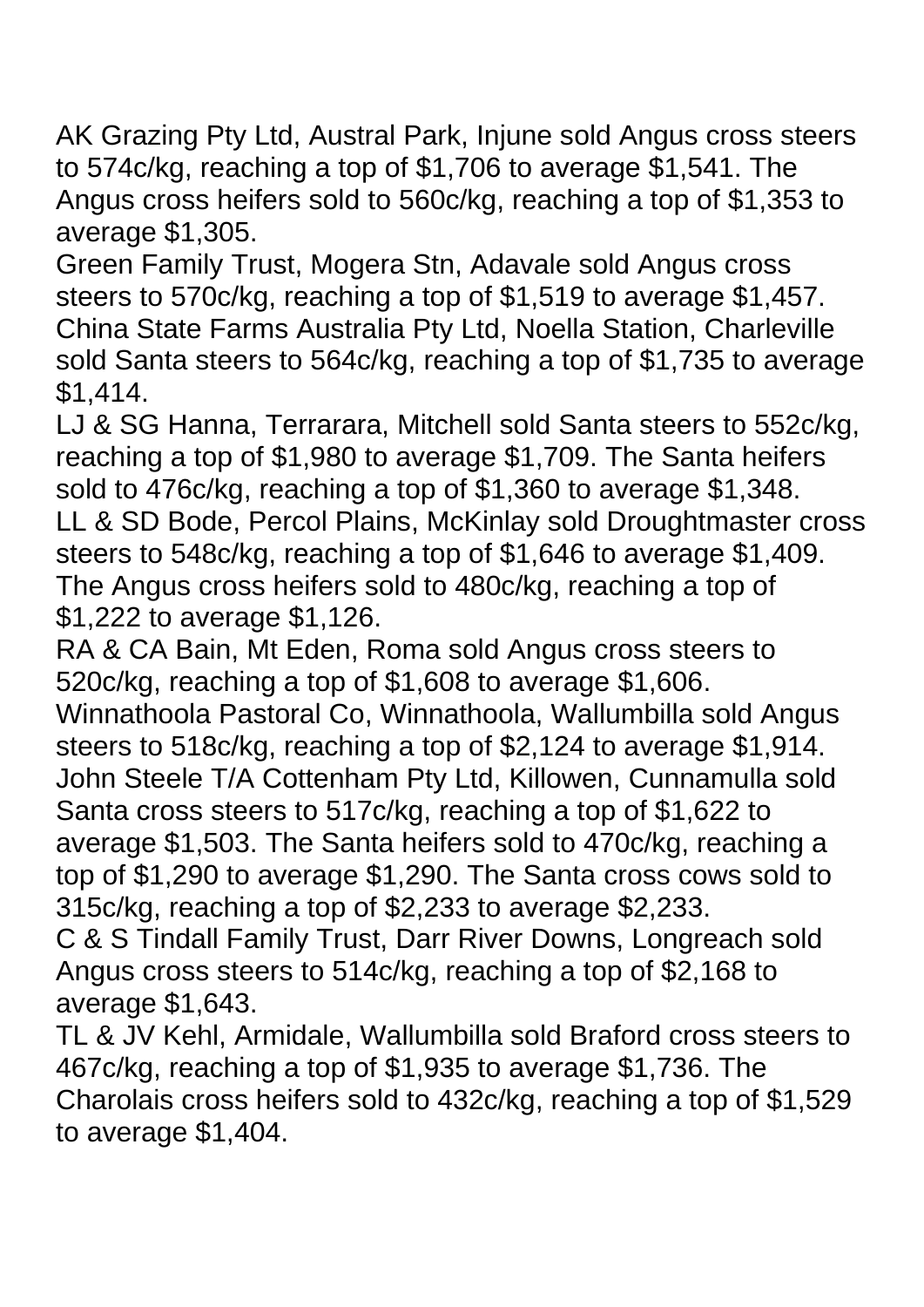Wardsdale Grazing Co, Wardsdale, Charleville sold Droughtmaster cross steers to 446c/kg, reaching a top of \$1,712 to average \$1,649.

LT & ML Price, Mt Hope, Wallumbilla sold Droughtmaster cross steers to 438c/kg, reaching a top of \$2,066 to average \$2,009. Brah-lim Cattle Co Pty Ltd, Boondoon, Charleville sold Limousin cross steers to 381c/kg, reaching a top of \$2,334 to average \$2,135.

Heifers under 220kg topped at 568c/kg and averaged 512c/kg, while heifers in the 220-280kg range topped at 566c/kg and averaged 465c/kg. Heifers in the 280-350kg range topped at 510c/kg, averaging 409c/kg. Heifers in the 350-450kg range topped at 422c/kg, averaging 357c/kg.

Brown & Sons, Mayfield, Duchess sold Droughtmaster cross heifers to 448c/kg, reaching a top of \$1,200 to average \$1,138. Whitton Cattle Co, Myrtleville, Injune sold Charolais cross heifers to 424c/kg, reaching a top of \$1,484 to average \$1,479.

CN & SH Nason, Banoona, Yuleba sold Composite heifers to 412c/kg, reaching a top of \$1,740 to average \$1,686.

Cows in the 300-400kg range reached 290c/kg and averaged 261c/kg, while cows in the 400kg-500kg range reached 325c/kg and averaged 290c/kg. Cows over 500kg topped at 330c/kg, averaging 302c/kg.

WA & KE Freeman, Meeleebee Downs, Wallumbilla sold Hereford cows to 300c/kg, reaching a top of \$1,958 to average \$1,633.

> *NEXT STORE SALE IS 1 ST JUNE PJH SELL 7 th POSITION*